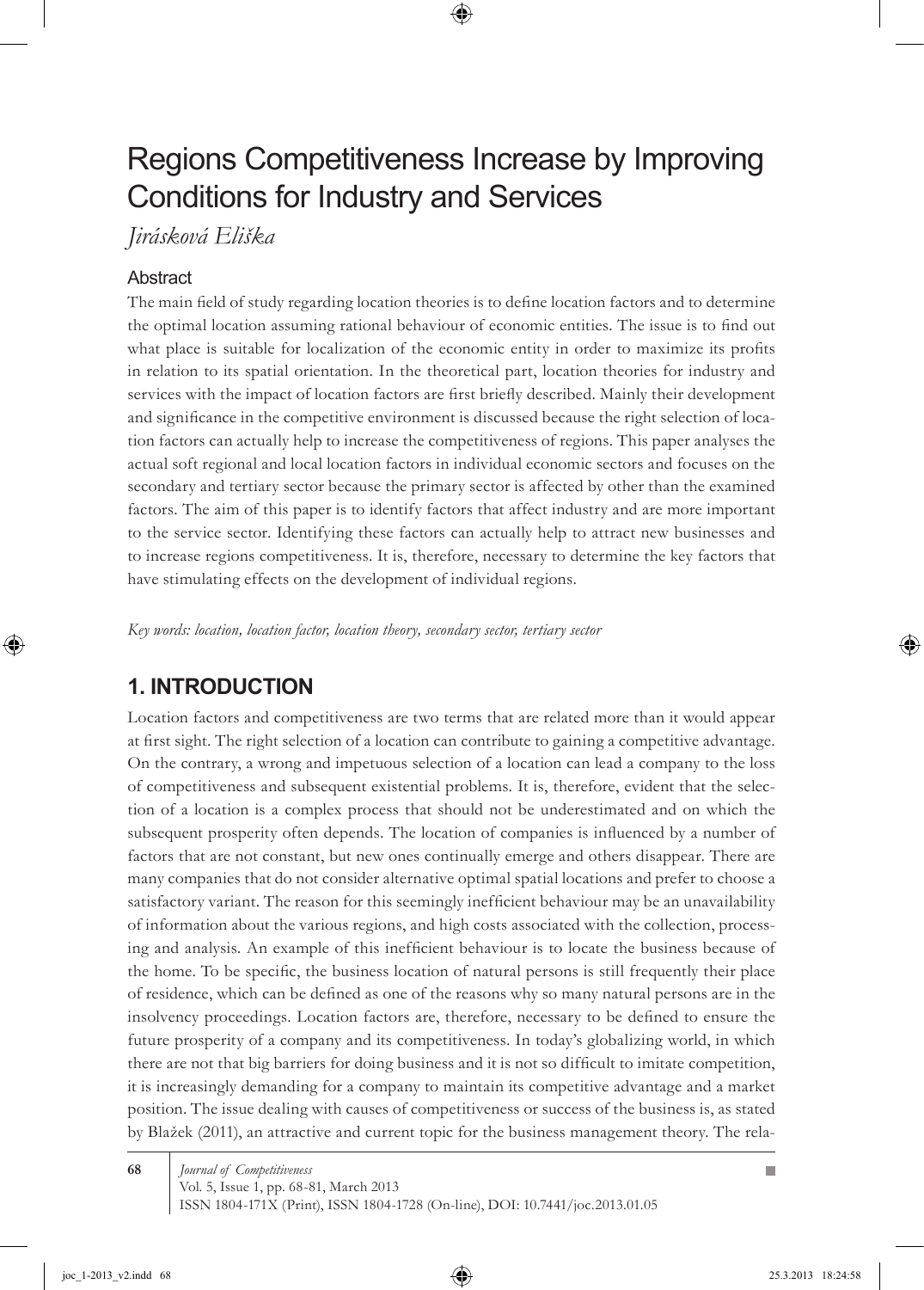tionship between competitiveness and the success of business is the relationship between cause and effect. The reason for success in this case is a correct location. However, it is not easy to identify and analyse location factors. The aim of this paper is to answer the question "*what should the municipality do and what factors should be aimed to attract a particular sector?"*

### **2. THEORETICAL FRAMEWORK**

The location theory is a relatively young science in comparison with other economic theories, since a general theory of production did not pay attention to the influence of space and location for a long time. Another reason is that the regional economy, which includes the location theory, became more popular in the 50s of the 20th century. (Capello, 2007) Generally, it can be said that since the beginning of 1990, the spatial orientation in economic sciences has been shifted primarily to the development of cities and regions. (Cooke, 2007) As the first fundamental work **in the field of industry location theory** is regarded the one by Alfred Weber but the major theories in this area are acknowledged to W. Roscher (1865), A. E. Schäffle (1873) and W. Launhardt (1885). According to Weber's theory, the entrepreneur decides to locate in a place where there are the lowest production costs. Weber's work of industrial localization was developed by Oskar Englander (1930) who emphasized the factor of demand and supply of goods. A. Lösch (1978) shifted the examination of regional aspects of the economy from simple location considerations to a general equilibrium model of the spatial arrangement of economic activities. Sales market is the main location factor in this theory and minimizing the costs of transport and work are the secondary factors in the secondary sector.

In **the field of services location theories** the most important theory is considered to be the "theory of central places" by W. Christaller (1933) who showed that various activities need different numbers of customers and different sized areas in an ideal hexagonal model. The localization of services was also dealt with by W. Sombart (1934) or W. J. Coffey and M. Polése (1989) who defined highly skilled workforce as the most important location factor.

As a representative of a **new theory of localization** could, for example, be mentioned Greenhut (1959) who indentified three groups of location factors: demand, cost and personal. Another theory, which can be classified as newer is Alonso's (1964) theory dealing with the spatial organization of cities which shows that the most attractive place for business is in the city centre. A large urban centre as the best place to locate is also shown in the theory of Britton and Gertler (1986). Big disadvantages of a larger distance from the centre are primarily the increased costs of travel and transport. (Salomon, 1987) Three key characteristics for remote locations are low population density, lower wages and higher transport costs. (Deavers 1992) Another representative of the newer theories of localization is P. Krugman (1991) and his new economic geography which focuses its attention on the costs and international trade. The basic distinguishing feature between new and classical theories of location can be seen, as stated by M. Viturka (2000), in strong empirical orientation based on the theory of preference.

It is also important to note that from a convenient location does not only arise a benefit of reducing transportation or production costs, but also a higher production capacity, additional profit, easier expansion into other markets and easier access to further capital. One of the ways how to achieve it are clusters, which are defined by Porter (2000) as a geographically proximate group of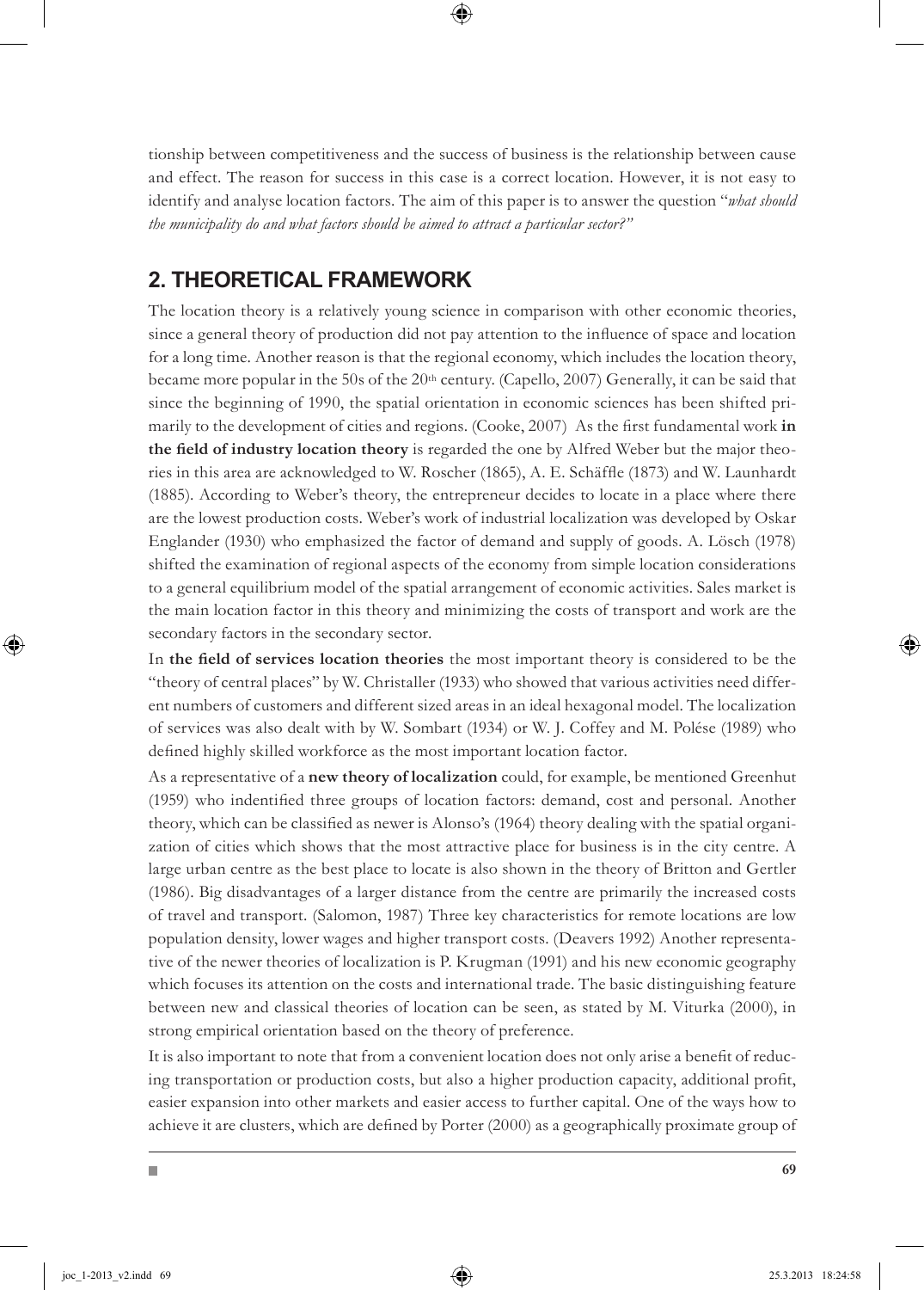interconnected companies and associated institutions in a specific field based on commonalities and complementarities. Clusters generate increasing returns in relation to the interconnected area and benefits from diversity and comparative advantages. (Boschma, Frenken 2004)

Since there is not one generally valid localization theory, it is impossible to unify even a survey of different individual localization factors into individual groups. This article concentrates on factors that are related to the region and cannot be numerically measured. These factors could be called **"soft regional and local localization factors"**. The division of localization factors into soft and hard is a frequently used classification and as an example, it is possible to present the typology of the authors Dziembow-Kowalski and Funck, who divide localization factors by their impact. It means, considered as soft are factors whose impact is not directly measurable in economic outputs, i.e. they do not appear in accounting ledgers. (Rumpel, et al, 2008, s. 14) Some authors understand the concept of "soft" with the less significant from the standpoint of the impact on regional development. Contrary to this B. Grabow and B. Hollbach-Grömig counter with the fact that soft localization factors could be significant without having to become hard factors. The above German scientists are the authors of the most implemented typology of localization factors, which divided soft factors into:

- **Soft localization factors of business**, which have an immediate impact on business activity, but are not primarily measurable, or depend on a subjective evaluation by the entrepreneur.
- **Soft individual localization factors**, which are matters of personal preference by manage ment staff and employees and do not have an immediate impact on the activities of enterprises, but rather on affect motivation and effectiveness. (Grabow, Hollbach-Grömig, 1995)

Hard factors are those that directly affect regional disposition for a certain economic activity and also have a direct impact on the net profit of the business. As noted also by Slach, Rumpel and Koutský, currently the significance of hard localization factors is gradually declining as they become ubiquitous, i.e. generally available and accessible, by which they lose their privileged significance for localization. (Slach, et al, 2008) and greater significance has been attributed to soft localization factors. In future, it is possible to anticipate that regions that complement their development strategy for hard localization factors with a suitable diversified development strategy for soft factors will become more competitive.

### **3. OBJECTIVES AND METHODOLOGY**

The main goal of the article is to identify which location factors play the main role in the secondary sector and which are more important in the tertiary sector, and if there is a connection between the evaluation of a factor and the economic branch and whether it is possible to consider and investigated factor as universal. That is why the goal of the research was to verify the basic hypothesis that *despite the existence of various approaches to determining localization factors, in part there are localization factors that act universally in all economic branches and further factors that specifically manifest themselves only in some branches.*

In the first step of verifying this hypothesis, a test for normality with the chi-square was made for each factor. It was not possible to consider a normal distribution of the data and to make an analysis of the variance at the 95.0% confidence level because the P-Value was in each group lower than 0.05, see Tab. 1.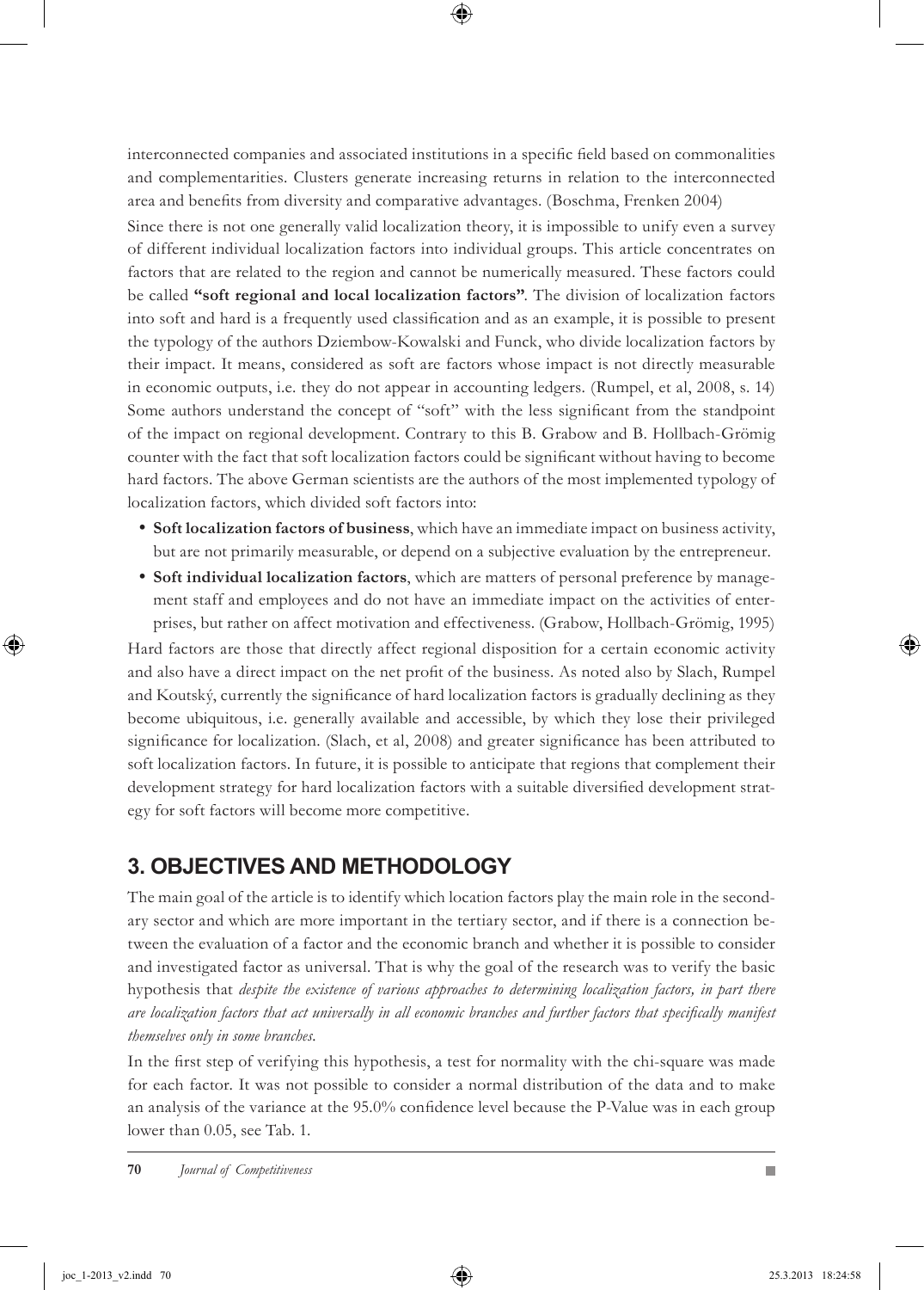| Test           | Statistic | $P-Value$ |
|----------------|-----------|-----------|
| Chi-Square     | 3673,19   | 0.0       |
| Shapiro-Wilk W | 0,868959  | 0.0       |

Tab. 1 – Example of The test for Normality. Source: Program STATGRAPHICS Centurion

In the next step it was necessary to check the variance. That is why the **Contingency Table** was made which is designed to analyze and display frequency data contained in a two-way table. Such data is often collected as the result of a survey. Statistics are constructed to quantify the degree of association between the rows and columns (evaluation of a factor depends on the economic branch), and tests are run to determine whether or not there is a statistically significant dependence between the row classification and the column classification at 5% level of significance with the Chi-Square test.

After the literature search, the following parameters are defined as sub-objectives of the research:

- Tradition and history of the locality will be less significant in the tertiary than in thesecond ary sector.
- Availability of information and communication technologies will be more important in the dynamic and growing industry.
- The location factor image of the region will not be too significant for companies engaged in industrial production.

A form of a questionnaire was chosen as the most appropriate screening technique. Because of the generally known knowledge about the low rate of return of electronic questionnaires, it was necessary to construct the questionnaire in such a way that respondents were the least time consuming and at the same time enabled inquirers to determine precisely and clearly the required information. Since the reasons and factors for localization decision-making of companies are often very subjective matters, it is complicated to measure them in any way. For this reason, a valuation scale was selected, whereby it is possible to compare parts of factors, to what degree they are significant for individual economic activities. (Jirásková, Žižka, 2011 b) For the described survey the scale from 1 to 5 was selected (with the range of 1 completely unimportant to 5 absolutely important). The individual position of respondents could then be distinctly expressed on the scale using certain descriptive responses and the question was "which location factors are important for your type of business". Thus, it is based on their kind of perception which may be slightly misleading.

The stratified choice was made and the sorting feature of the carried out project was a sectoral affiliation according to the CZ-NACE classification, which divides businesses into 21 sections. Not all the sections were consistent with the purpose of the research. Out of the 21 sections, it was, therefore, necessary to choose businesses which actually decide on the location and where the examined factors could play a role. The entire primary sector was eliminated, since most of the studied factors have no influence on the decision-making. For example, the "production and distribution of electricity" section was earmarked because the power companies have a long lifetime period and it is difficult to address those who actually decide on the location.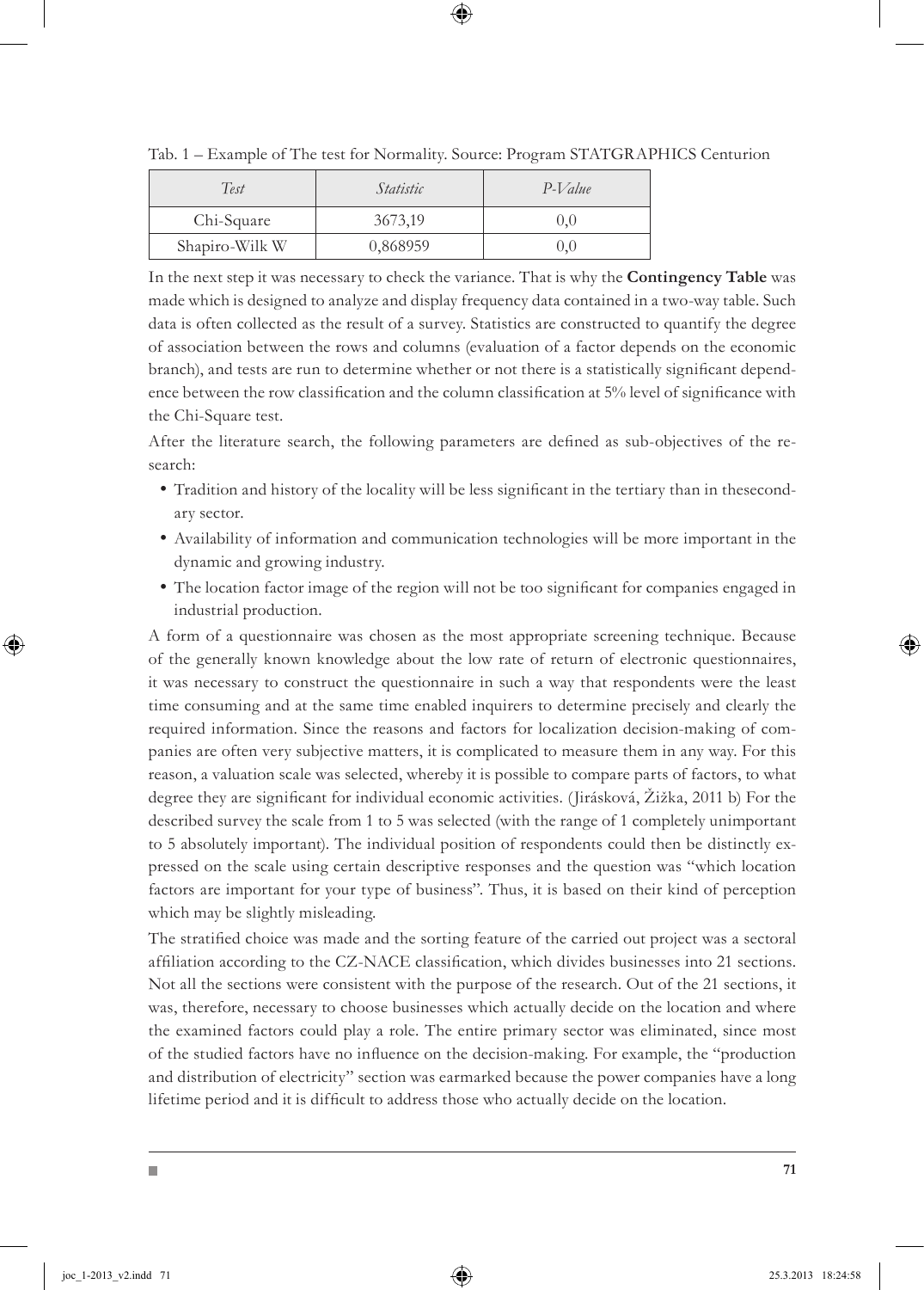In **the secondary sector** there were left:

- water supply, services related to waste water, impacts and remediation;
- processing industry;
- building industry.

**The tertiary sector** includes for the research:

- $\bullet$  information and communication activities;
- real estate activities;
- professional, scientific and technical activities;
- administrative and support service activities;
- transport;
- banking and insurance;
- accommodation;
- retail;
- education.

Out of the final 13 sections which were involved in the research, there was finally selected a total of 455 micro small and medium-sized enterprises. As is clear from the Fig. 1, more than one half of the respondents were micro-sized enterprises, which means they have less than 10 employees. One third of the companies were small and 15 % were medium-sized companies.

These companies were selected not only because of their high position in the economy, but also because it was easier to approach them. That is why only micro, small and medium-sized companies were contacted. Respondents were selected at random, in each section there were 35 existing companies approached and the rate of returning the questionnaires was 95 percent.



*Fig. 1 - Characteristics of the surveyed enterprises. Source: author´s own*

# **4. RESULTS**

The group includes regional and local factors, which in some way affect the location in the selected region. This group can contain both hard and soft location factors, but for this paper only soft factors, which in some manner affect the given locality and region, are described because sufficient attention has not been devoted to these factors in professional literature and has not been mapped much in the Czech Republic. (Slach, O., et al, 2008)

The first soft investigated factor is the **quality and attractiveness of the territory**, which is one of the defining criteria for locating housing of higher income groups. (Maier, K., Čtyřoký, J.,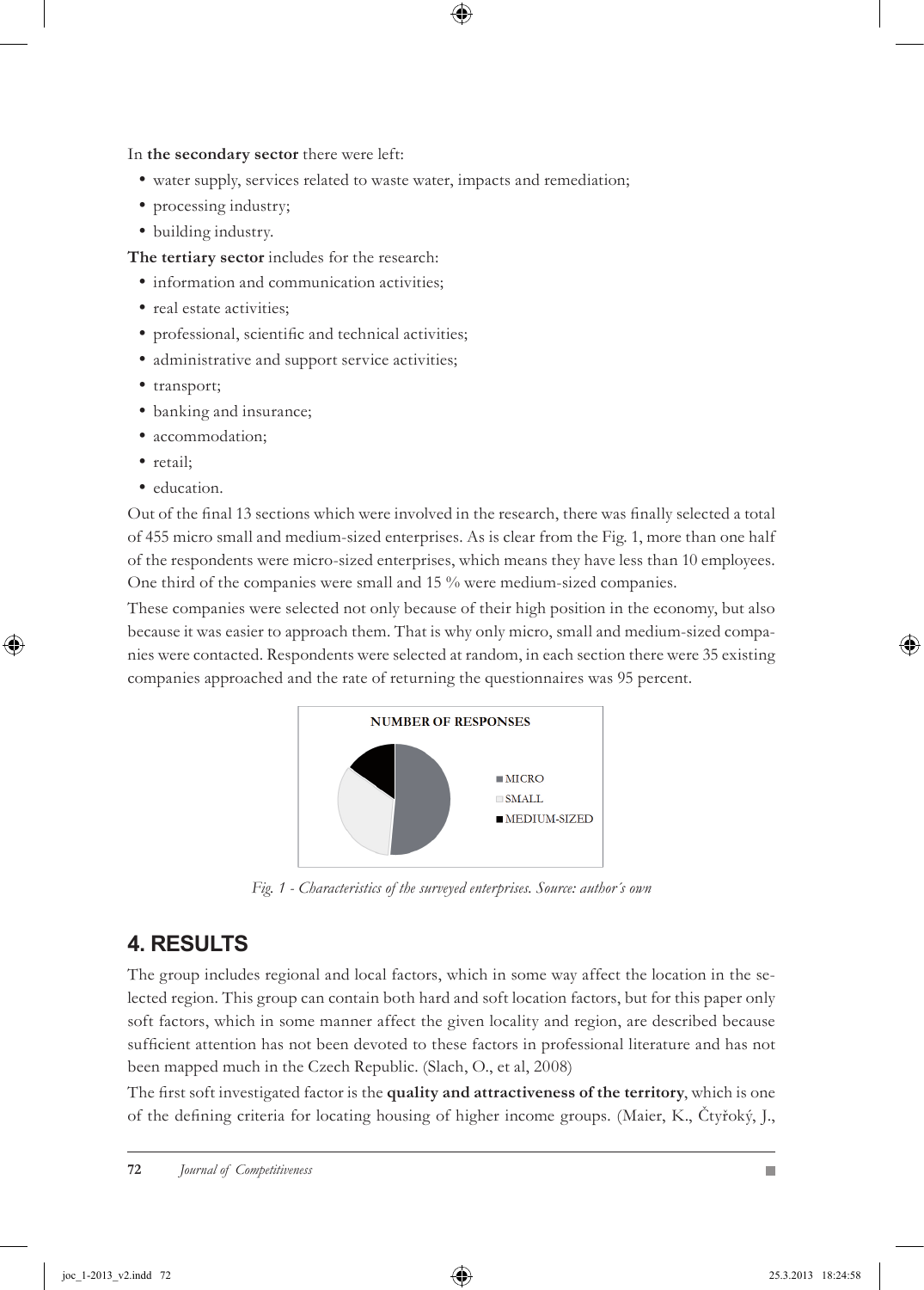2000) People who perform challenging and well-paid work will probably require corresponding housing conditions in their region. It can be stated from the survey that although it is a soft location factor, it is assessed as rather important by economic subjects, when 59 % of the respondents evaluated this factor as important and the average value attained the amount of 3.46. This factor was considered as the most important in the area of real estate and accommodation and in terms of secondary and tertiary sector, the evaluation of the quality and attractiveness of the area was almost identical.

The **tradition and history of the locality** is another of soft location factors which was evaluated very differently and the approximated average value was 3. For this factor, it was rather expected that it would be attributed more importance by companies whose economic sector is linked with the history and it is possible to assume that a greater significance of this factor will be evaluated rather by companies established in the past. Therefore, for industries demanding modern technology, more significance was not anticipated and based on these facts, and the results of the research, it was supposed that the factor would be *less significant in the tertiary than in the secondary sector*. This assumption was confirmed when 46 % of the respondents from the secondary sector evaluated this location factor as important and 26 % as unimportant. In the tertiary sector this factor was evaluated as important by 40 % of the respondents and by 34 % as unimportant.

In the **town background** factor, it was investigated what emphasis companies give to the health care network in the region, cultural facilities, educational facilities etc. The quality of facilities is advantageous in cases where there is a need for qualified human resources that can choose where they will work. Nearly one half of the respondents evaluated this factor as important and the biggest influence of this factor was recorded in the section of administrative and support service activities, and the least importance was recorded in the section of professional, scientific and technical activities and in education. Comparing industry and services, the surveyed factor does not play a bigger role in either area. This factor was evaluated as important in both sectors by nearly a half of the respondents. Although it is a soft location factor, it is clear from the results of the research that most companies are aware of the town background factor and its importance is assumed to grow in the future.

Furthermore, it was examined how the location decision of respondents is influenced by the **availability and quality of research facilities.** This factor was not assumed to be rated as important by all surveyed companies because some of them do not need research facilities for their work. Thus, only 5% of respondents marked it as important and the largest significance was recorded in the supply of water section. On the other hand, the factor was evaluated as least important by respondents from transportation and accommodation. The survey suggests that research facilities do not play such a big role in the location of companies dealing with service. In terms of competitiveness of the region, it is evident that research facilities and their availability will play a more important role in industrial sectors. It can be assumed that the quality and availability of research facilities could play a bigger role in deciding on the location of larger companies involved in industrial production.

The economic performance of a region and its competitiveness plays a big role in the issue of company's location. Therefore, in the given research, it is investigated to what extent the decision-making of economic subjects when selecting a location is influenced by the **economic situation of a region** and its image. A competitive region will create a more attractive location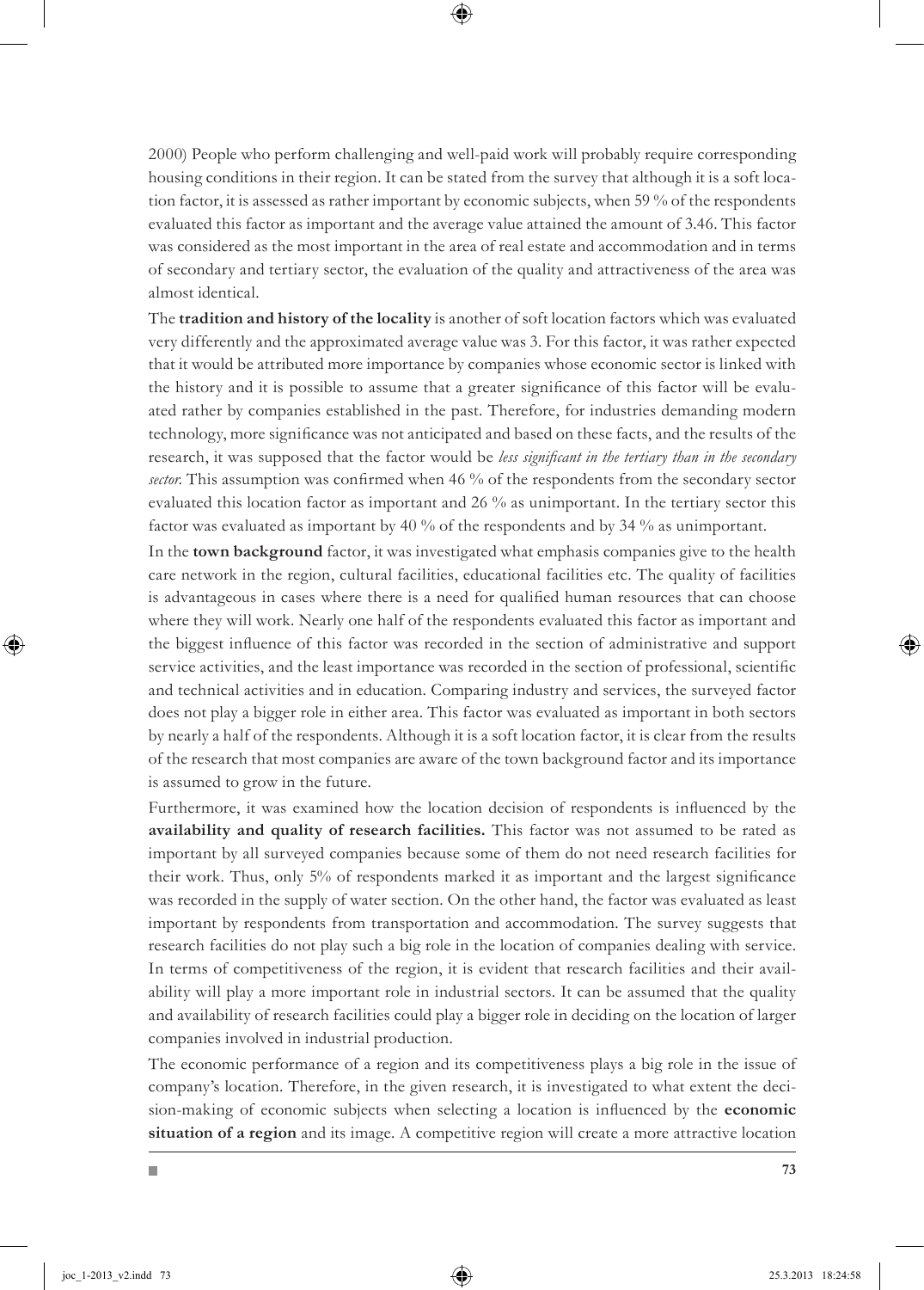offer for potential investors. That is why the location factor economic situation in the region is connected more than any other with the regional policy and strategic planning. Many economists have been trying to figure out for many years what is behind the divergent evolution of the economic situation of each region and why differences arise between them. Some of them tend the influence of variety of natural and demographic conditions in each region. An important role in the development of the region also plays an awareness of the region, its history and economic status; the general rule is that in more developed regions the evaluation of money in a short term is faster and more efficient than in the weaker regions. In the research it was found out that 31 % of respondents evaluated this location factor as important and only 22 % as unimportant. This factor was evaluated as the most important in the section of real estate, as well as in construction and retail. The factor was evaluated as less important in the section of education and professional, scientific and technical activities. According to the secondary and tertiary sector, there were not bigger differences and it could be said that the importance of the economic situation in the region is equally important for the secondary and tertiary sectors.

Another factor previously neglected in more cases as a location factor is **the image of the region.** In the last few years, its importance has been growing, especially in companies with a higher proportion of highly qualified human resources. This factor was also a part of the study by German Institute of Urbanism where a high degree of importance of this factor was found especially in companies from the service sector, which resulted in the assumption that this localization factor would not be too significant for companies engaged in industrial production. Our research also shows that for this factor more importance is given in services than in manufacturing companies.

The **cooperation with the government** was studied, even though most companies come into contact with the authorities no more than a few times a year and this factor was not expected to play a major role. The cooperation was included in the survey not so much for its significance, but rather to determine whether, after all, there are some sectors where the government plays an important role and where the cooperation should be improved to make the given area more attractive. With this location factor is closely related the "willingness of the public sector to the business" factor, which was examined in the study of Grabow and Hollbach-Gröming (1995) where this factor was evaluated as the most important for large industrial enterprises. As resulted from our research, this factor was evaluated as important by 38 % of respondents and as unimportant by 37 %. The research also shows a greater significance of this location factor for industrial enterprises because for almost a half of the respondents this factor had a significant influence, compared to the 35 % in the tertiary sector.

The **quality of employment offices factor** is closely related to the cooperation with the government. It was assumed that the majority of businesses would consider this factor as generally insignificant. Results of the research showed that 62% of respondents evaluated the factor as unimportant for the decision about a placement, and in all branches this factor was more frequently evaluated as unimportant. To compare this factor in terms of the secondary and tertiary sector, was the factor evaluated as less important in services. It can be concluded that the quality of the employment office will play a bigger role in deciding on the location of rather industrial companies. Generally, we can also state that a minor importance of this factor can be associated with the economic situation that makes labour resources sufficient and it is not difficult for a company to get quality workers without the employment office.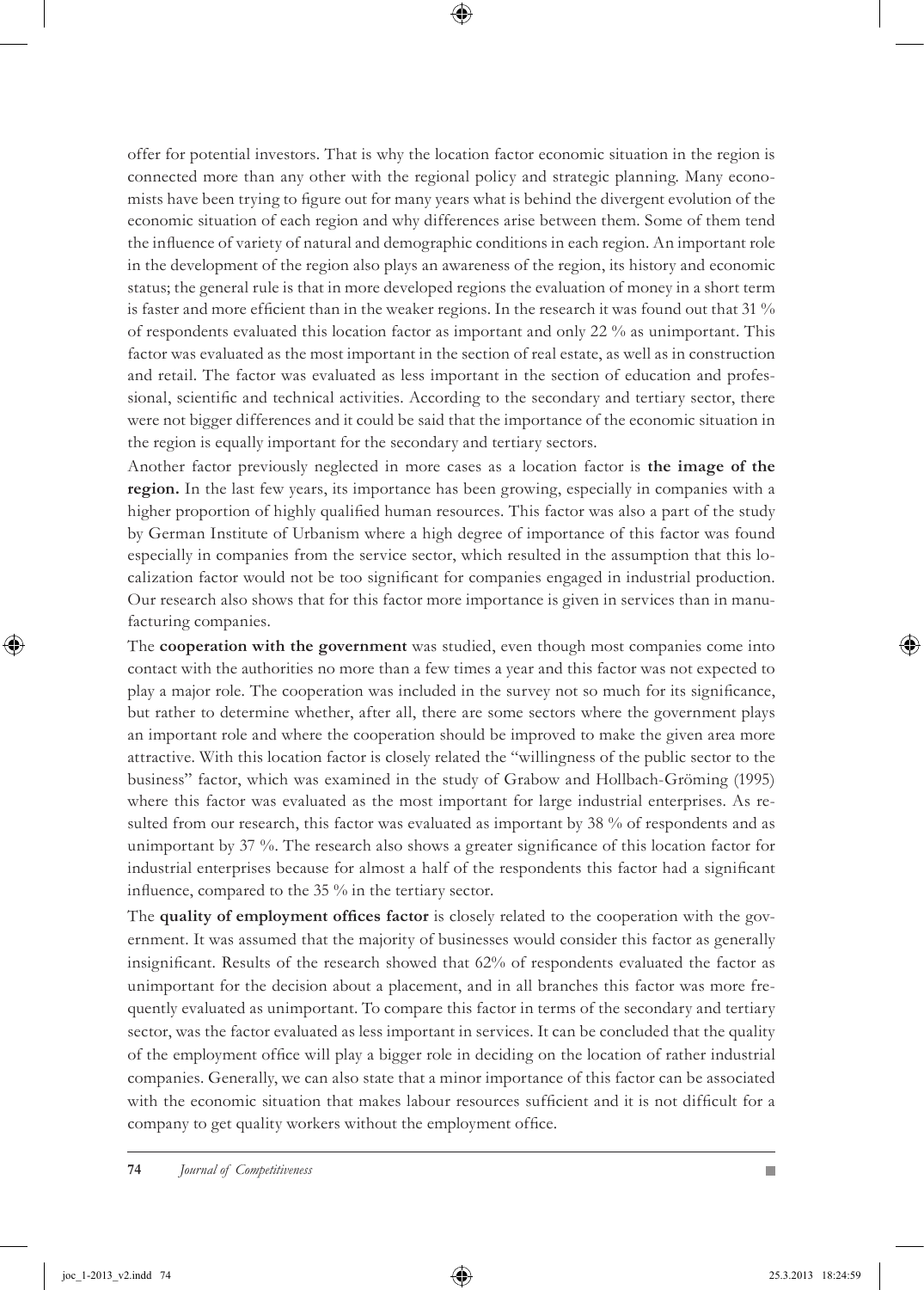The **availability of information and communication technologies** can be considered as a relatively young location factor. It is assumed that it will be attributed more importance in the dynamic and growing industry but this assumption could not be verified based on our results. However, it is possible to state that the availability of information and communication technologies has a greater significance for the tertiary sector. In general, this factor was evaluated as important by 63% of respondents and it can be concluded that this factor plays an important role in most companies and that is why this factor should be included in the strategy of the region's competitiveness. This factor is little bit more important for retail and wholesale and less important for transportation. For comparison with other research, in the USA this factor was identified as the main factor of localization for 38 % of respondents (Venable, 1993) and according to the research results of the Dutch Economic Institute, this factor is especially important for distribution. It can also be assumed that telecommunications will play a crucial role in relation to the location mainly in less developed regions. Potential benefits of the telecommunication technologies and the connection to the localization is realized, for example, by Malecki (1996) who sorted telecommunications technology as one of the factors of localization primarily for businesses focused on knowledge-based activities. Malecki examined the advent of technology and the influence on their decision-making. The difference of telecommunication technologies is also evident in the theories of Wilson, Teske and Hack. (1992) Hepworth (1990) assumed the influence of communication technologies in the event of evacuation services to smaller towns or in the suburbs.

The **presence of foreign companies** is considered as a localization factor for which not so much consideration is assumed because most companies do not realize the positive aspect which involves the presence of foreign companies and that it is advantageous to cooperate with them. This assumption has been confirmed because only 30 % of respondents noted it as important for their localization. It is possible to assume that these respondents are cooperating with foreign companies in some way or are aware of their potential threat. Higher significance was recorded especially in the areas of accommodation and in retail and wholesale. According to the standpoint of a section, this factor is almost unimportant in both surveyed areas.

The last of the surveyed soft regional and local factors are **leisure time opportunities**. In the last few years, there has been recorded its growing significance with the need for skilled labour, for which this regional factor is one of the most important. When searching for suitable employment, the factor of broad leisure activity and attractiveness of the area becomes more and more crucial. Due to small differences between sectors, it cannot be clearly concluded whether this factor has a higher decision-making importance for industrial companies or for those who provide services.

#### 4.1 VERIFICATION OF HYPOTHESIS

Each factor was further evaluated from the standpoint of the dependence of the evaluation on the economic activities. For six investigated factors in Tab. 3 the hypothesis about the dependence of the evaluation on economic activities at 5% of the level of significance was not possible to verify and the factor may not be considered as universal, but as specific. Only for 5 factors there was a confirmed dependence of the factor evaluation on economic activity. These factors can be considered at the level of significance of 5% as universal within economic activities.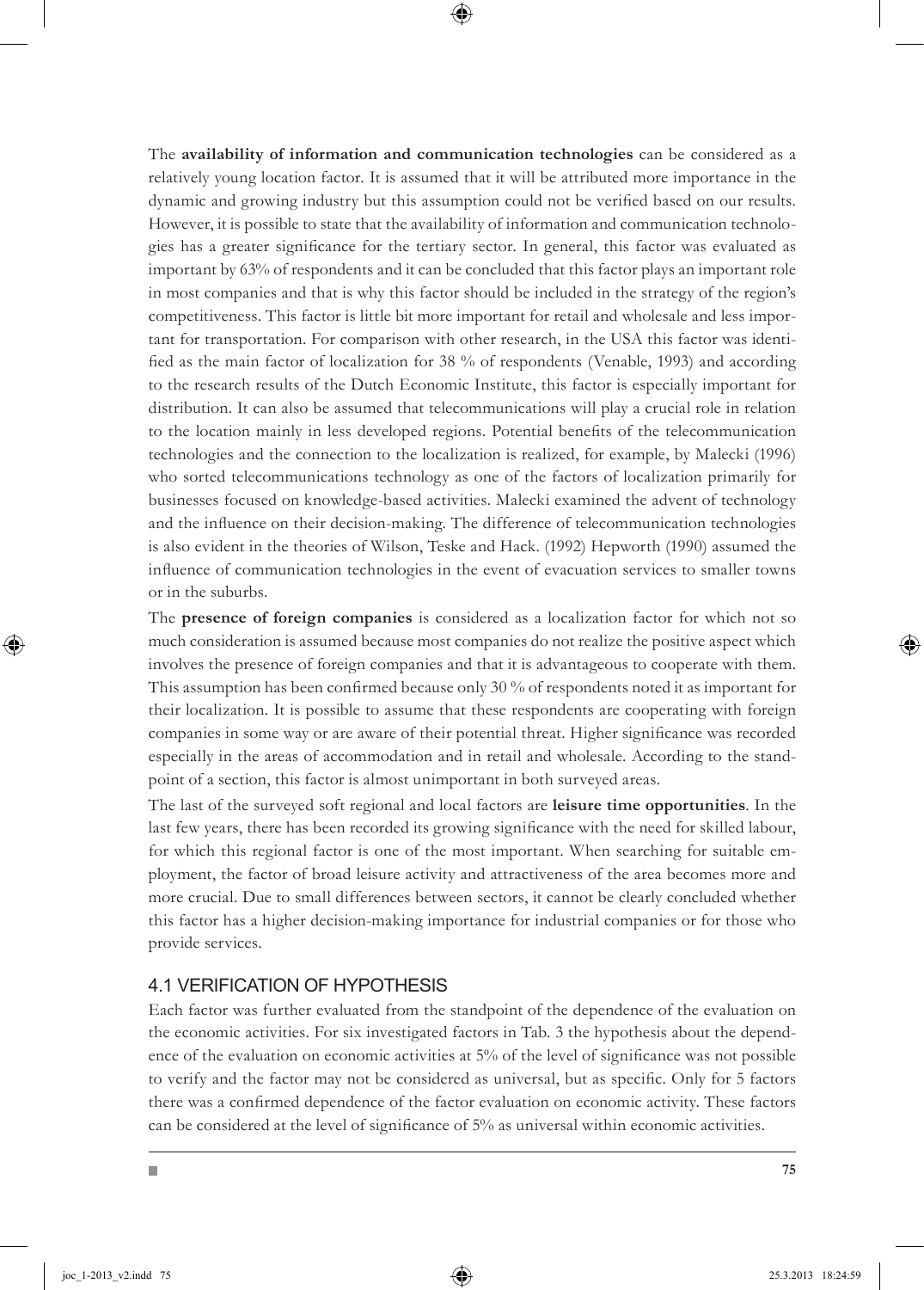| Location factors                                                | <b>Statistics</b> | Df | P-Value Chi-<br>square | Is there the<br>dependence? |
|-----------------------------------------------------------------|-------------------|----|------------------------|-----------------------------|
| Quality of employment offices                                   |                   |    | 0,2443                 | NO.                         |
| Quality and attractiveness of the territory                     | 46,605            | 24 | 0,0037                 | YES                         |
| Tradition and history of the locality                           | 49,898            | 24 | 0,0015                 | YES                         |
| Town background                                                 |                   |    | 0,2652                 | NO.                         |
| Availability and quality of research<br>facilities              |                   |    | 0,3654                 | NO.                         |
| Cooperation with the government                                 |                   |    | 0,7977                 | NO.                         |
| Economic situation in the region                                | 51,48             | 36 | 0,0455                 | YES                         |
| Availability of information and communi-<br>cation technologies | 51,335            | 36 | 0,0468                 | YES                         |
| presence of foreign companies                                   |                   |    | 0,1293                 | NO.                         |
| The image of the region                                         | 65,085            | 36 | 0,0021                 | YES                         |
| Leisure time opportunities                                      |                   |    | 0,1095                 | NO.                         |

Tab. 2 - Verification of the hypothesis. Source: Author´s own.

# **5. DISCUSSION**

Due to a large number of examined factors and to avoid confusion and unnecessary complexity, factors were divided into three groups:

- factors more important in tertiary sector;
- factors more important in secondary sector;
- factors rated equally in both sectors.

More details on each of the studied localization factors as well as the statistical analysis can be found in the monograph Jirásková (2011 a).



*Fig. 2 – Factors more important in tertiary sector. Source: author´s own*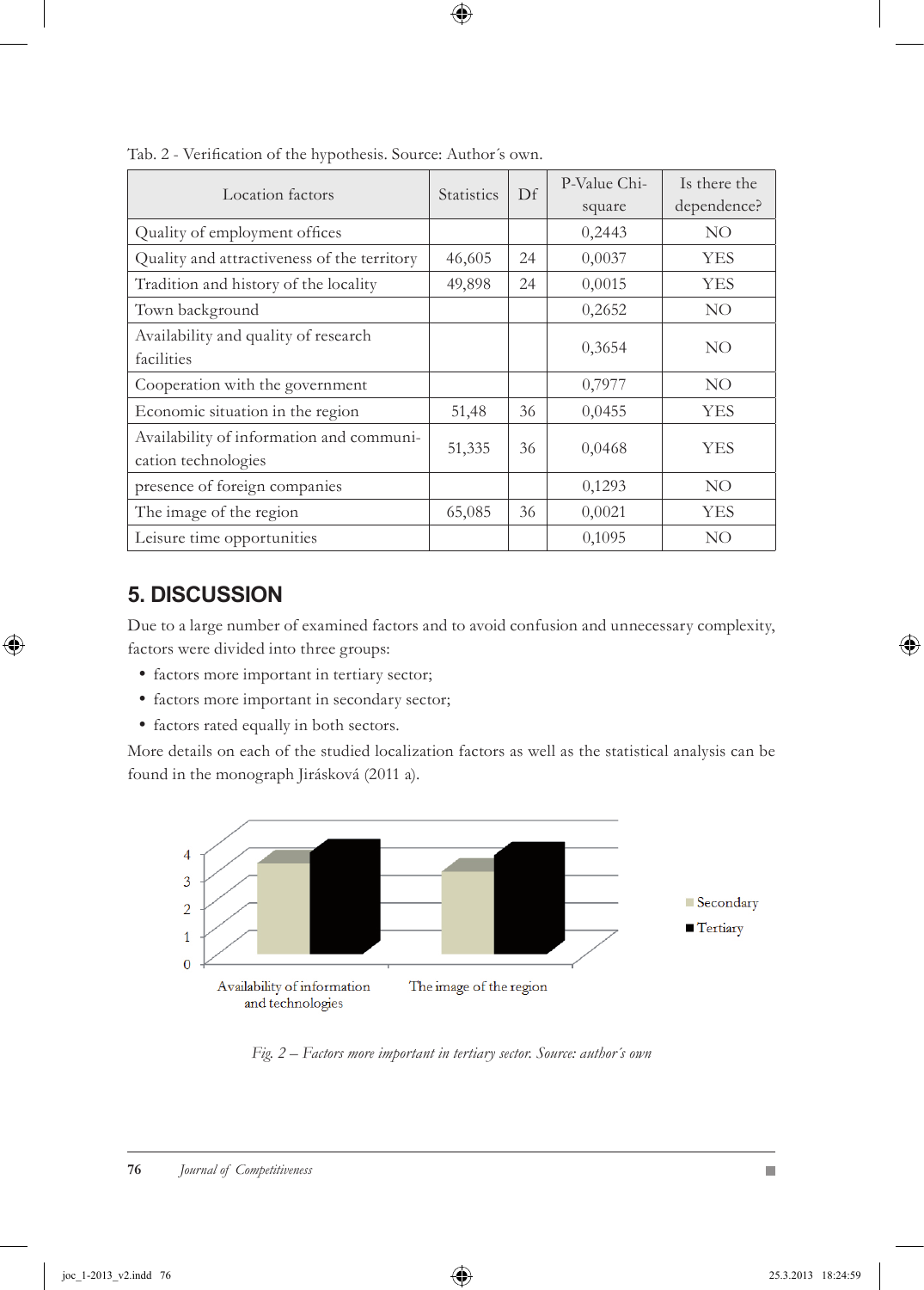From Figure 2, it is clear that in terms of the tertiary sector the most important location factors are only:

- the image of the region;
- the availability of information and communication technologies.

The tertiary sector in the area of regional and local factors should rather focus on factors that will make the housing of employees pleasant. For services, it is generally supposed that since they are less space-consuming than industrial production, for example the hard location factors price of offices and commercial space will be less important for them. Generally, the assumption can be made that it will be important for industry to locate in places where there are readily available complementary products, better cooperation and easier establishment of links with other businesses. Due to fatal consequences associated with failure of localization of an industrial enterprise and significant costs of any change in localization, it was foreseeable that more importance will be given to the individual location factors in the secondary sector. This assumption was confirmed when industrial enterprises regarded nearly one half of the surveyed location factors as significant. In the secondary sector they are more important, as you can see from Fig. 3:

- tradition and history of the locality;
- availability and quality of research facilities;
- cooperation with the government;
- the quality of employment offices.



*Fig. 3 – Factors more important in secondary sector. Source: author´s own*

The congruence in the evaluation of location factors occurred between the secondary and the tertiary sector in the following factors:

- quality and attractiveness of the territory;
- town background;
- economic situation in a region;
- presence of foreign companies;
- leisure time opportunities.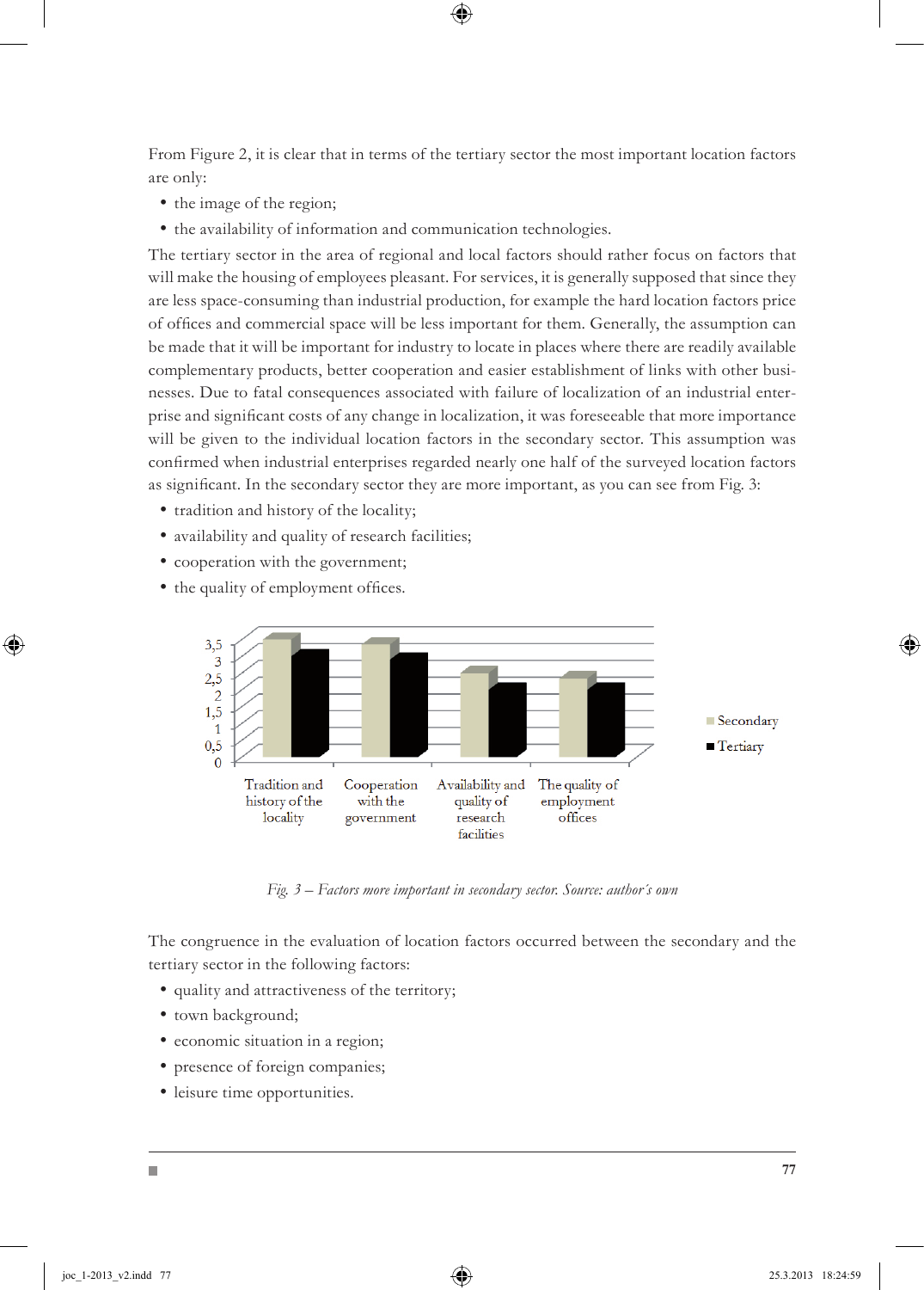

*Fig.4 – Factors with the same evaluation. Source: author´s own*

### **6. CONCLUSIONS**

Location factors and business environment are rapidly changing. At the time of Weber (1969) there were different historical circumstances and the structure of the economy accounted only for small producers who did not have the market power to influence the price of offered products.

The aim of assessing the importance of localization factors was to detect sectors demanding in location. From the results it is possible to come to the general conclusion that the investigated localization factors influence the decision-making of businesses, particularly in the branches of accommodation and dining, as well as wholesale and retail. On the basis of the research results, it is possible to state that most companies evaluate the locality of a future business from the standpoint of several factors. In the context of each factor, it was investigated whether the evaluation of a factor depends on the economic branch and whether it is possible to consider an investigated factor as universal. This hypothesis was confirmed for 5 investigated location factors. The regional strategy should focus on these factors and thus, help to increase the competitiveness of a region. The regional competitiveness is the subject of numerous discussions, since the basic question is whether the areas (cities, regions or states) are able to compete with one another. On the other hand, real life shows that individual regions compete, for example, in maintaining, attraction and support of companies and individuals who can generate new job positions and increase the wealth of an area. This does not mean that a region is competitive only because it has a lot of competitive companies. Generally, in each region, there are competitive and uncompetitive companies that determine the common factors of the given area. Apart from increasing a region's competitiveness, the results of the research may also serve companies when making decision on the location. They can find location factors that most influence their competitors or businesses with complementary services necessary for their business, which is one of the key problems of SMEs (Rydvalová 23) because decision-making about the best location is a very complex process, which fundamentally affects the subsequent development, profitability and prosperity of the given economic subject. Economic subjects and the reasons for their localization have a fundamental impact on the situation in the region and in the given locality;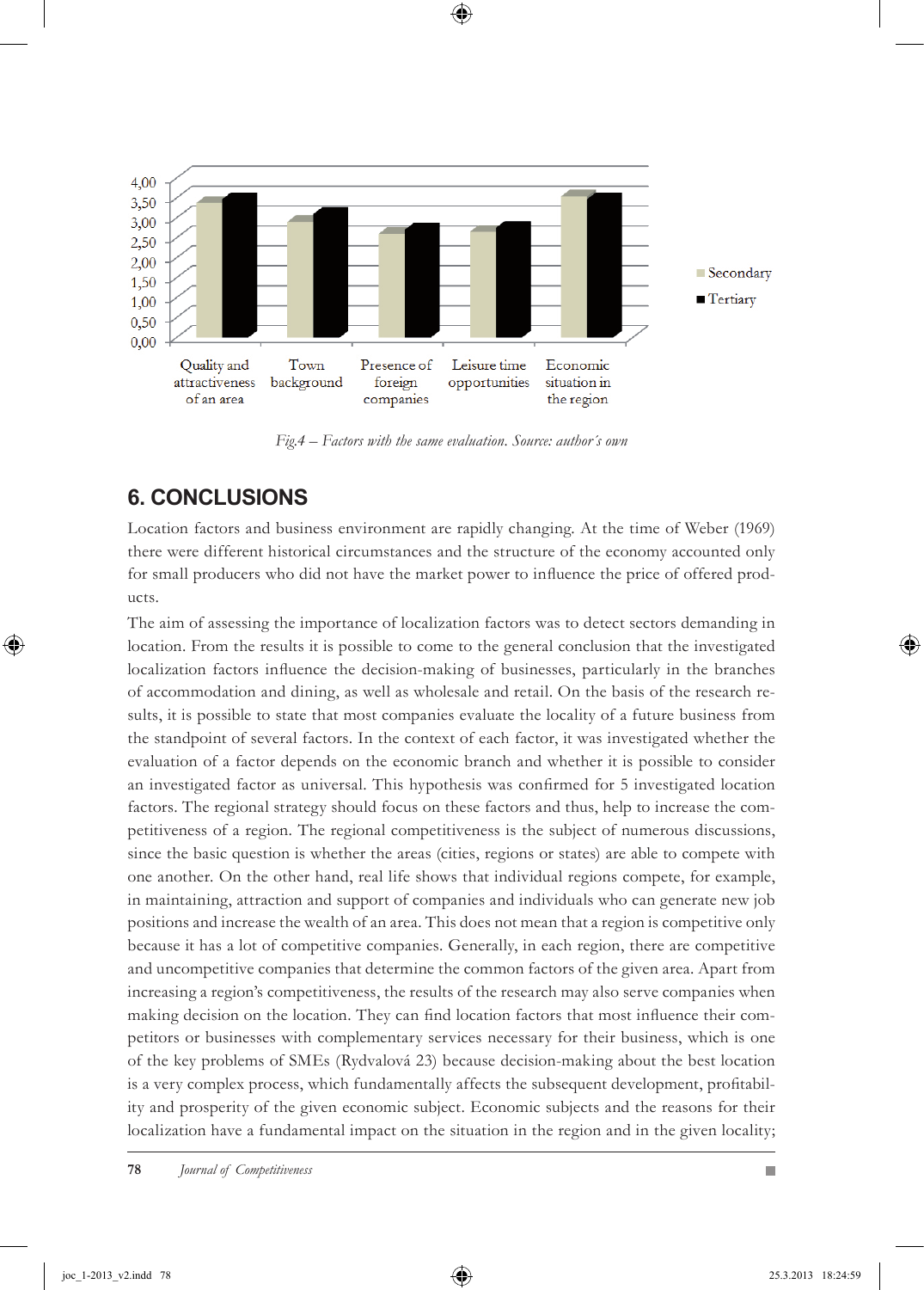therefore, localization factors should be given sufficient attention in regional development strategy. (Jirásková, Žižka, 2011 b)

#### 6.1 FUTURE RESEARCH

After detailed analysis of the external environment in the region and detection of potential strengths and weaknesses, it is possible to strengthen competitiveness strategy for the region.

This paper is one of author's several papers focusing on location factors. It complements the description of the situation in the Czech Republic. For a more exhaustive research of branches, it would therefore be necessary to conduct repeated analyses, over a longer time period and to expand the sample of respondents. Then it would be possible to analyze how the evaluation of factors develops over time, where it is possible to observe the greatest differences and by which these differences are given. Thus, in the future there is still a huge potential, both in terms of exploration of dependencies and discovering new location factors.

#### **References**

- 1. Alonso, W. (1964). *Location and Land Use*. Cambridge: Harvard University Press.
- 2. Blažek, L. (2011). *Faktory konkurenceschopnosti podniků*. Bratislava: Vydavatel´stvo EKONÓM.
- 3. Boschma, R. A. & Frenken, K. (2004). Why is Economic Geography not an Evolutionary Science? *Oxford Journal,* 6(3), 273 – 302. http://dx.doi.org/10.1093/jeg/lbi022
- Britton, J. & Gertler, M. (1986). *Locational Perspectives on Policies for Innovation, Competitiveness*  4. *through Technolog y.* Toronto: Faculty of Administrative Studies.
- 5. Capello, R. (2007). Regional economics in its 1950s: recent theoretical directions and future challenges. *The Annals of Regional Science*, 42(4), 747-767. http://dx.doi.org/10.1007/s00168- 007-0185-8
- 6. Christaller, W. (1966). Central Places in Southern Germany. New Jersey: Prentice Hall.
- 7. Cooke, P. & Lazzeretti, L. (2007). Creative Cities, Cultural Clusters and Local Economic Development. UK, Cheltenham: Edward Elgar.
- Coffey, W. J. & Polése, M. (1989). Producer Services and Regional Development: A policy-8. oriented perspective. *Papers in Regional Science*, 67(1), 13-27. http://dx.doi.org/10.1111/j.1435- 5597.1989.tb01179.x
- 9. Damborský, M. & Wokoun, R. (2010). Lokalizační faktory malého a středního podnikání v podmínkách ekonomiky ČR. *E+M Ekonomie a Management*, 13(2), 32-43.
- 10. Deavers, K. L. (1992). *The Role of Rural America in the U. S. Economy and the National Rural Policy Debate.* In U.S. General Accounting Office, Rural Development: Rural America Faces Many Challenges. GAO/RCED-93-35. Gaithersburg, MD: GAO, pp. 30-37.
- Engländer, O. (1930). *Theorie der Volkswirtschaft*, Wien: J. Springer. 11.
- Grabow, B. & Hollbach-Gromig, B. (1955). *Weiche Standortfaktoren.* Stuttgart-Berlin-Köln: 12. Dt. Gemeindeverlag.
- 13. Greenhut, M. (1959). Plant Location in Theory and Practice. Chapel Hill, NC: University of North Carolina Press.
- 14. Hack, G. D. (1992). Telecommunications: making the site selection connection. Area *Development*, 27(4), 69–71.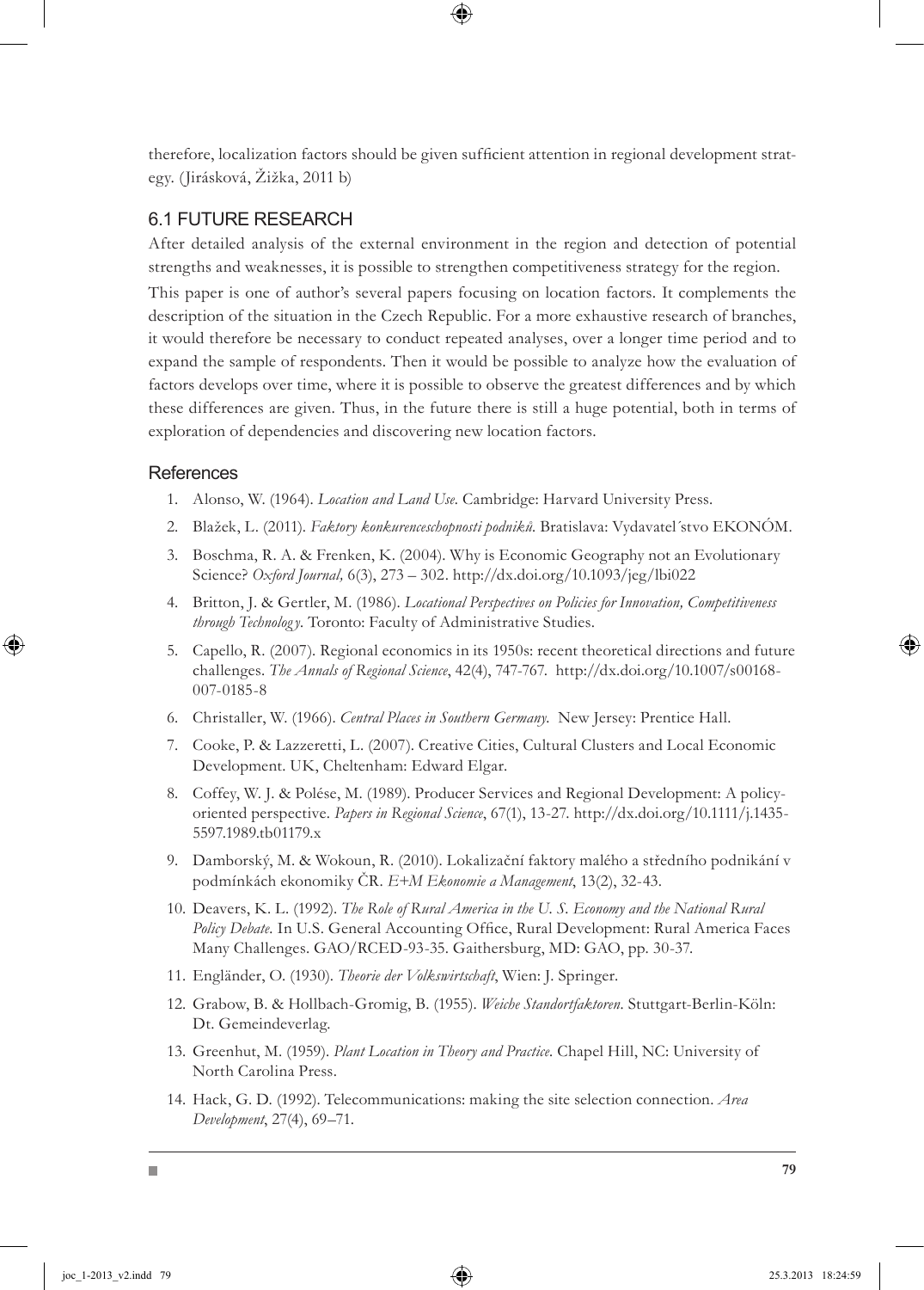- 15. Hepworth, M. (1986). The geography of technological change in the information economy. *Regional Studies*, 20(5), 407-424. http://dx.doi.org/10.1080/09595238600185361
- 16. Ivanička, K. (1971). Uvod do ekonomicko-geografického výskumu. Bratislava: Slovenska akadémia vied.
- 17. Jirásková, E. (2011a). Faktory lokalizace malých a středních podniků v České republice. Liberec: Technická univerzita v Liberci.
- 18. Jirásková, E. & Zižka, M. (2011b). The Significance of Business Localization Factors in the Czech Republic. *Creative and Knowledge Society. International Scientific Journal,* 1(2), 16-36. http:// dx.doi.org/10.2478/v10212-011-0006-4
- 19. Krugman, P. (1991). Increasing returns and economic geography. *Journal of Political Economy*, 99(3), 483-499. http://dx.doi.org/10.1086/261763
- 20. Krugman, P. & Obstfeld, M. (2009). International Economics: Theory & Policy. Pearson: Addison Wesley.
- Launhardt, W. (1885). *Mathematische Begrüdung der Volkswirtschaftslehre*. Leipzig: W. Engelmann 21.
- 22. Lösch, A. (1978). *The Economics of Location*. USA: The Murray Printing Company.
- Maier, K. & Čtyřoký, J. (2000). *Ekonomika územního rozvoje.* Praha: Grada Publishing. 23.
- 24. Malecki, E. J. (1996). *Telecommunications technology and American rural development in the 21*# *century.* Kentucky: University of Kentucky.
- 25. Porter, M. E. (2000). Location, Competition and Economic Development: Local Clusters in a Global Economy. *Economic Development Quarterly*, 14(1), 15-34. http://dx.doi.org/10.1177/ 089124240001400105.
- 26. Roscher, W. (1865). *Studien über Naturgesetze, welche den zweckmässigen Standort der Industriezweige bestimen.* Heidelberg.
- 27. Rumpel, P. et al (2008). Měkké faktory regionálního rozvoje. Ostrava: Repronis.
- 28. Rydvalová, P. (1999). *Drobné podnikání*. Liberec: Technická univerzita v Liberci.
- 29. Salomon, I. (1987). Geographical Variations in Telecommunications Systems: The implications for Location of Activities. *Transportation*, 14(4), 311-327. http://dx.doi. org/10.1007/BF00145754
- Schäfle, A. E. (1873). *Das Gesellschaftliche System der menschlichen Wirtschaft.* Tübingen. 30.
- Slach, O., Rumpel, P. & Koutský, J. (2008). Měnící se význam tvrdých a měkkých faktorů 31. rozvoje. In *Sborník příspěvků z X Mezinárodního kolokvia o regionálních vědách* (pp. 15-24).
- 32. Sombart, W. (1934). *Deutscher sozialismus*. Berlin Charlottenburg: Buchholz & Weisswange.
- Thünen, J. H. von (1927). *Osamocený stát ve vztahu k zemědělství a národnímu hospodářství: úvahy o*  33. *vlivu cen obilí, úrodnosti polí a daní na zemědělství.* Praha: A. Neubert.
- 34. Venable, T. (1993). Existing, Beefed-Up Infrastructure Lures Corporate Facilities. Site *Selection,* 38(4), 884-887.
- 35. Viturka, M. (2000). Regionální ekonomie II. Brno: Vydavatelství MU.
- Weber, A. (1969). *Theory of the Location of Industries.* Chicago: University of Chicago. 36.
- Wokoun, R. (2008). *Regionální konkurenceschopnost a faktory regionálního rozvoje v ČR.* Brno: 37. Masarykova univerzita.